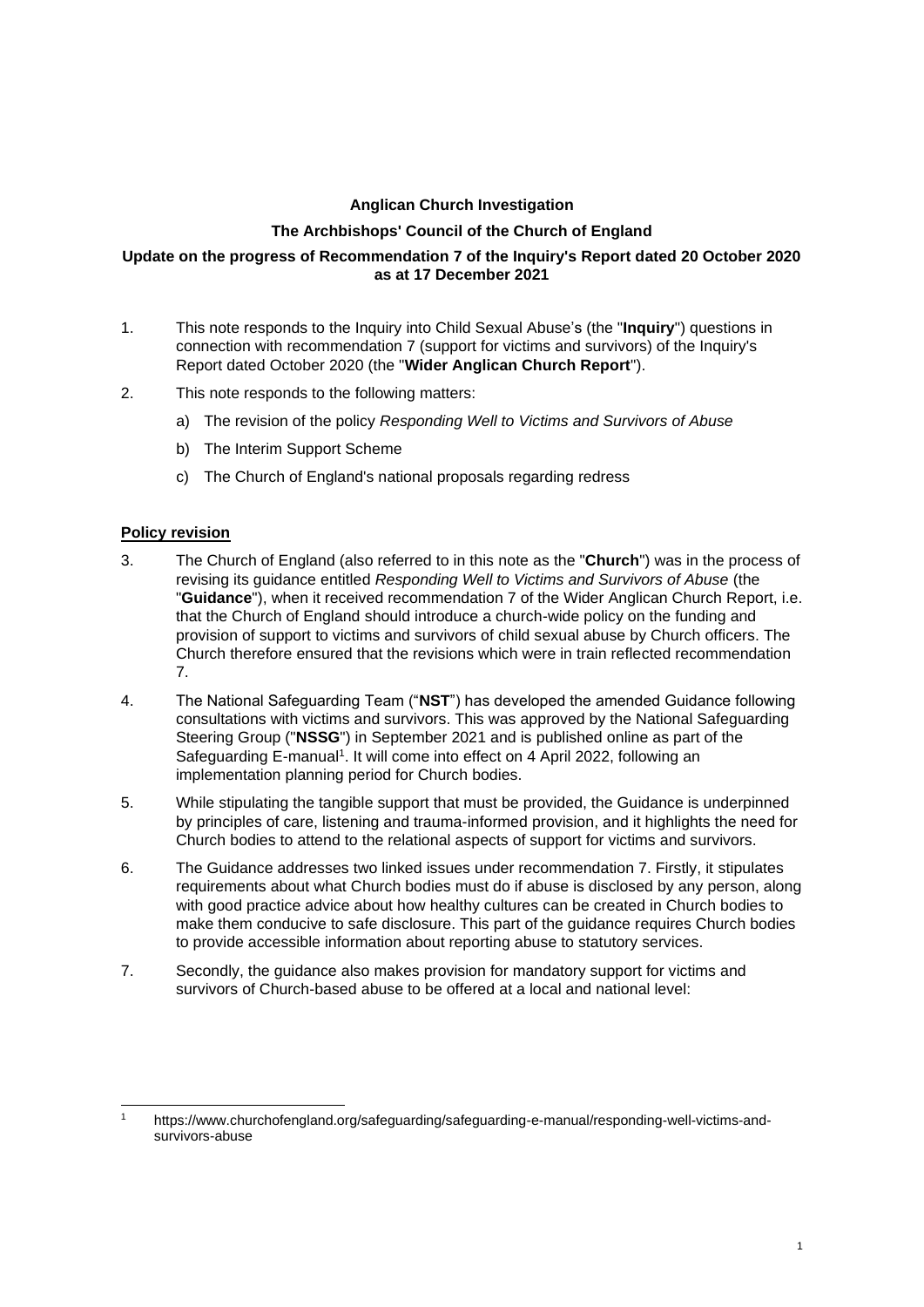- a) At a local level, the Guidance stipulates that therapeutic support<sup>2</sup> must be offered along with the assistance of a support person who can provide emotional and practical support during the investigation of the disclosure and subsequently, if the victim or survivor needs it. Taking into account the views of victims and survivors expressed during the consultation process, the Guidance also requires Church bodies to offer spiritual and pastoral support. Finally, it sets out a survivor-centred and traumainformed process by which Church bodies must speedily issue apologies to victims and survivors, after taking appropriate advice.
- b) At a national level, the guidance refers to Safe Spaces and the Interim Support Scheme (to which we refer further below) which is to be provided centrally. The guidance further explains that it does not address questions about financial compensation for victims and survivors because a national, cross-Church, Church of England scheme known as the National Redress Scheme is in development (see further below).

### **Interim Support Scheme**

### **Set up**

- 8. In September 2020, the Archbishops' Council, (the "**Council**"), approved a pilot scheme (which became operational in October 2020) to make provision for immediate help and support to victims and survivors whose life circumstances have been significantly affected by Church-related abuse suffered, and the response to it. This scheme is designed to address immediate and urgent needs that help in the short term to put the victim or survivor's life back on track.
- 9. The pilot set up by the Council became what is now known as the Interim Support Scheme (the "**Interim Scheme**").

### **Terms of Reference**

- 10. In December 2020, the Council agreed an initial version of the draft principles governing the Interim Scheme in the form of Terms of Reference. Since then the Council has continued to keep the Terms of Reference under review in order that improvements can be made in the light of experience.
- 11. The Council approved the current version of [the Terms of Reference](https://www.churchofengland.org/sites/default/files/2021-11/ISS%20-%20TOR%20v1.0.pdf) (version 1.0) in September 2021. Those Terms of Reference incorporate what are called "support principles", which seek to set out some basic overarching rules about how the Interim Scheme is intended to operate. The Terms of Reference together with a guidance note to assist applicants have been published on the Church of England's national website. These have been appended to this note.
- 12. Pending the establishment of a full redress scheme, the Interim Scheme exists to assist those victims or survivors with urgent or immediate needs. It is not intended to provide reparation or long-term support. It follows that the question of reapplying for funds should not arise in many cases, but there are some cases where further support is sought. Taking this into account, and for reasons of good governance, the Terms of Reference provide that an applicant may not receive more than £25,000 of support for more than six months,

<sup>&</sup>lt;sup>2</sup> We note that this support is separate from assistance which may be provided under the Interim Support Scheme. The policy provides that this support should be provided by the Church body where the abuse took place or is alleged to have taken place.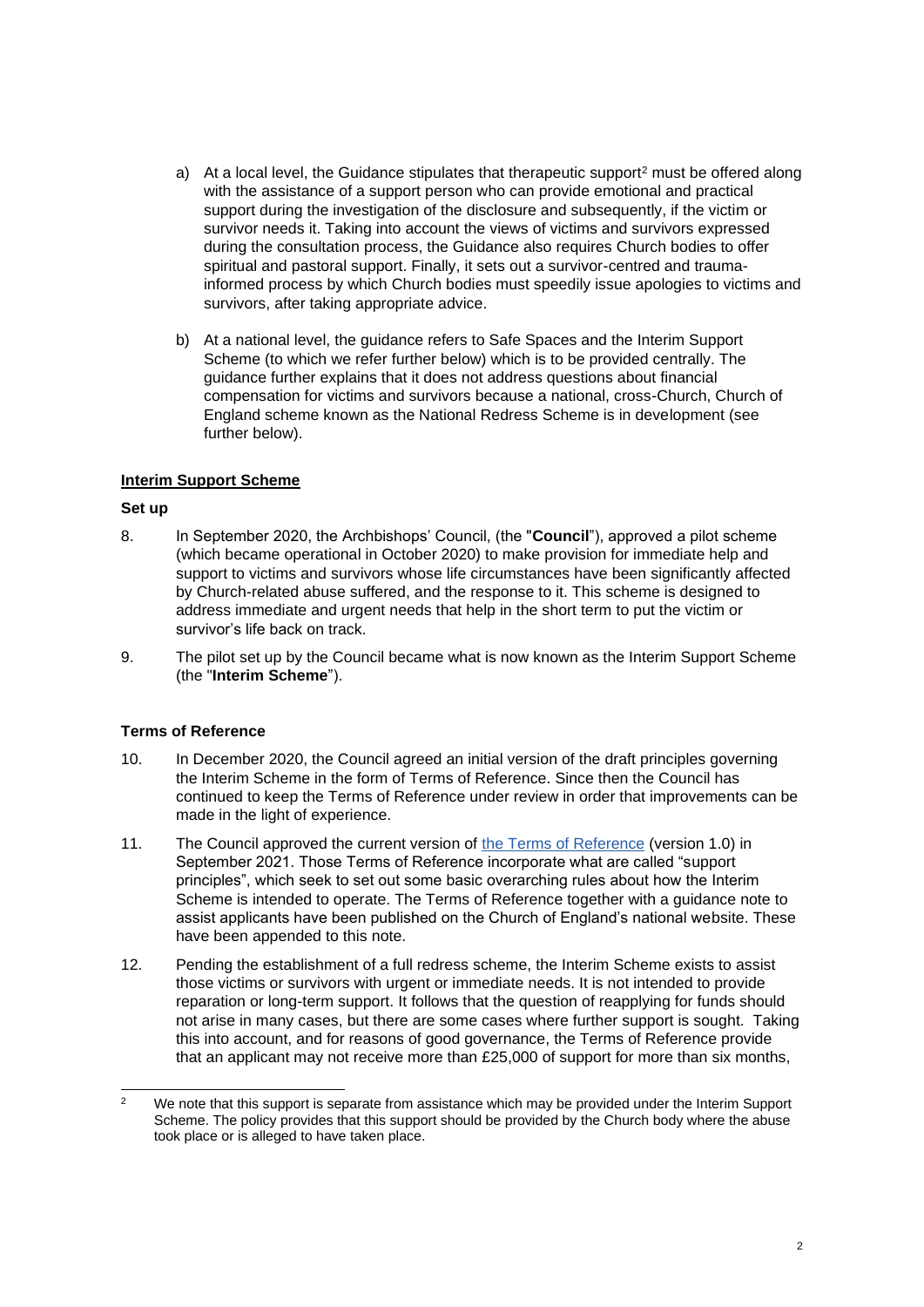unless certain criteria are met in which case up to a further £25,000 may be provided for up to a further six months<sup>3</sup>. Therefore, save in exceptional circumstances, victims and survivors are entitled to up to £50,000 in support for up to a year under the Interim Scheme. Victims and survivors have the right to an appeal process if they believe that a decision has been wrongly made. This is intended to be chiefly a paper-based process which minimises the additional input required from a victim or survivor.

- 13. Because of the nature of the Interim Scheme, decisions must be taken expeditiously and, as a result, some matters which would require detailed consideration or evidence to assess need are outside its scope (for example many claims relating to debt).
- 14. It is the Council's view that the Interim Scheme's approach to the amount and duration of payments provides panels with sufficient flexibility to provide immediate support whilst taking into account the Council's charitable obligations and its stewardship of charitable funds.

#### **Operations**

- 15. The Council has recruited a secretary and adviser to the Interim Scheme panel who provides a single point of contact for applicants to the Interim Scheme.
- 16. Victim and survivor applicants to the Interim Scheme submit applications through a dedicated email inbox to request items of support which are in scope, such as home support, therapeutic support, and in connection with other urgent needs. A 'How-to' guide is sent to applicants and, where appropriate, the secretary provides clear and simple instructions on the basic requirements of an application. Some victims and survivors use an advocate of their choice whose charges are covered under the Interim Scheme subject to a cap.
- 17. The Council has delegated the consideration of applications and decisions on awards to an arms-length panel whose members comprise three different role profiles: survivors, independent members, and Church representatives. Most of these panel members were recruited by open competition and interview, with an advertised list of the skills and experience required<sup>4</sup>.
- 18. At least one representative from each of the three represented groups (survivor, independent, Church) sits on every panel and panels meet two to four times each month to consider applications. A standard application form is being developed<sup>5</sup> and applications are ciphered to protect the confidentiality of the applicants.
- 19. Minutes of discussions and decisions are always taken. Offer letters are compiled and reviewed by panel members before they are sent to victims and survivors.
- 20. In cases of extreme urgency, arrangements are in place to make and ratify panel decisions by members of the panel or by trustees of the Council outside the Interim Scheme's normal funding cycles. In such circumstances payments can usually be made well within 48 hours.

 $3$  This would need to be approved by two trustees of the Council.

Two current panel members were originally recruited prior to this recruitment process, at the time the panel was first set up at speed, in order to address the urgent needs of a survivor who was in extreme distress.

<sup>&</sup>lt;sup>5</sup> The Council intends this to be in place by mid-January 2022.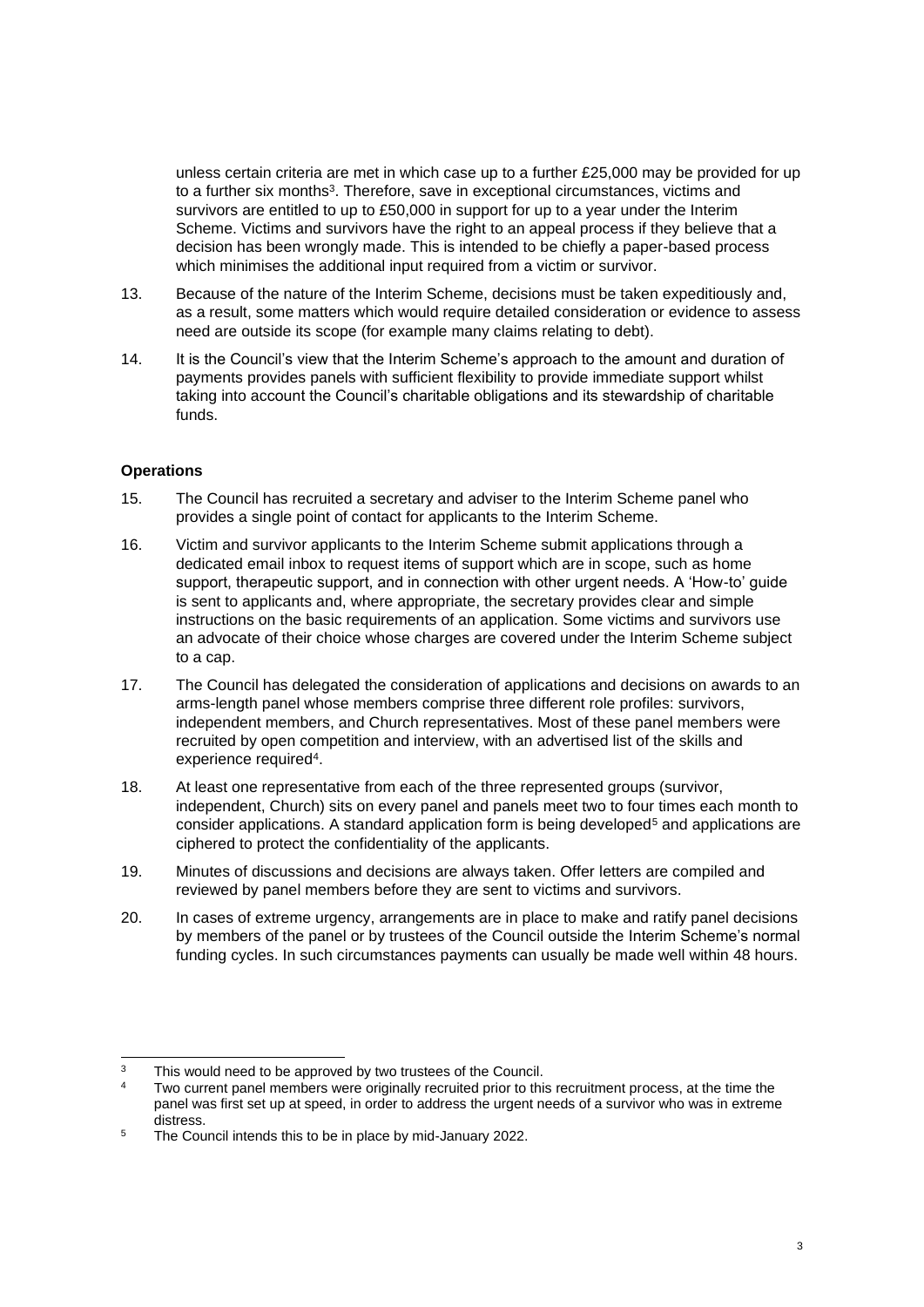#### **Support to date**

21. To date, 60 victims and survivors have approached the Interim Scheme and 40<sup>6</sup> have received an offer of assistance, although a few remain to be assisted as the Interim Scheme awaits some evidential requirement, such as a therapist's invoice, before funds may be transferred. As of 17 November 2021, total funds disbursed stand at £777,673.19. Further victims and survivors continue to seek assistance from the Interim Scheme.

#### **Six-month extension**

- 22. Many victims and survivors do not return to the Interim Scheme after their initial application. In cases where the urgent and immediate needs of a victim and survivor continue, some return to the Interim Scheme.
- 23. At the six-month mark, applicants do not have to resubmit any details of their abuse or appear before the panel. This is evidenced in the Terms of Reference. When initially applying for support, paragraph 7 of the Terms of Reference states that the panel must be satisfied that (1) victims and survivors have experienced Church-related abuse based on available information; (2) they need immediate support to avoid either a substantial risk to their mental or physical health or a substantial risk that they will be unable to carry out normal day-to-day activities<sup>7</sup>; and (3) their needs arise from the Church-related abuse. However, when applying for further support under the Interim Scheme it is clear from paragraph 41 of the Terms of Reference that there is no requirement for the panel to determine whether victim and survivors have experienced Church-related abuse.
- 24. The application (and any re-application) process is intended to be straightforward, and carried out without any disruption of funding or support. However, applicants do need to provide an up-to-date needs assessment taking into account the impact of any previous support under the Interim Scheme (paragraph 41.3 of the Terms of Reference). The Council is aware of a very small number of applicants who do not wish to provide up-todate details of their financial circumstances, and some are reluctant to provide invoices for expenditure which has been awarded and earmarked for particular purposes. For audit purposes the Council cannot simply pay against a demand for funds.
- 25. In some cases, when the initial six-month period comes to an end but the victim and survivor is unable to submit an application in time to continue the support of their urgent and immediate needs, the Interim Scheme's secretariat suggests that the victim or survivor applies for emergency funding, which, depending on each case, can be equivalent to a month's support, with a maximum payment of £2,500.
- 26. The Council is only aware of one case, in which the history and effect of abuse of the applicant was described in subsequent re-applications for further funds. The applicant's advocate submitted requests (including an impact statement) that had been deemed out of scope by the panel in the past – in this case, the advocate, not the Interim Scheme, led to the further description of the abuse with a view to justifying the request. The panel had

<sup>6</sup> Of the 20 individuals who did not receive support, 2 individuals' applications were deemed ineligible and the remainder approached the Interim Scheme requesting further information and then chose not to engage further.

The panel has always accepted requests for therapy. For monthly subsistence, the panel requires an income and expenditure form in order to perform an assessment of means before distributing charitable funds. In cases where subsistence was approved in the infancy of the Interim Scheme without the submission of this form, the Interim Scheme asks for the form to be submitted at the stage of any reapplication. In cases where this form was not provided, the panel provides a two-month extension of the applicant's support to allow time for the applicant to submit this form.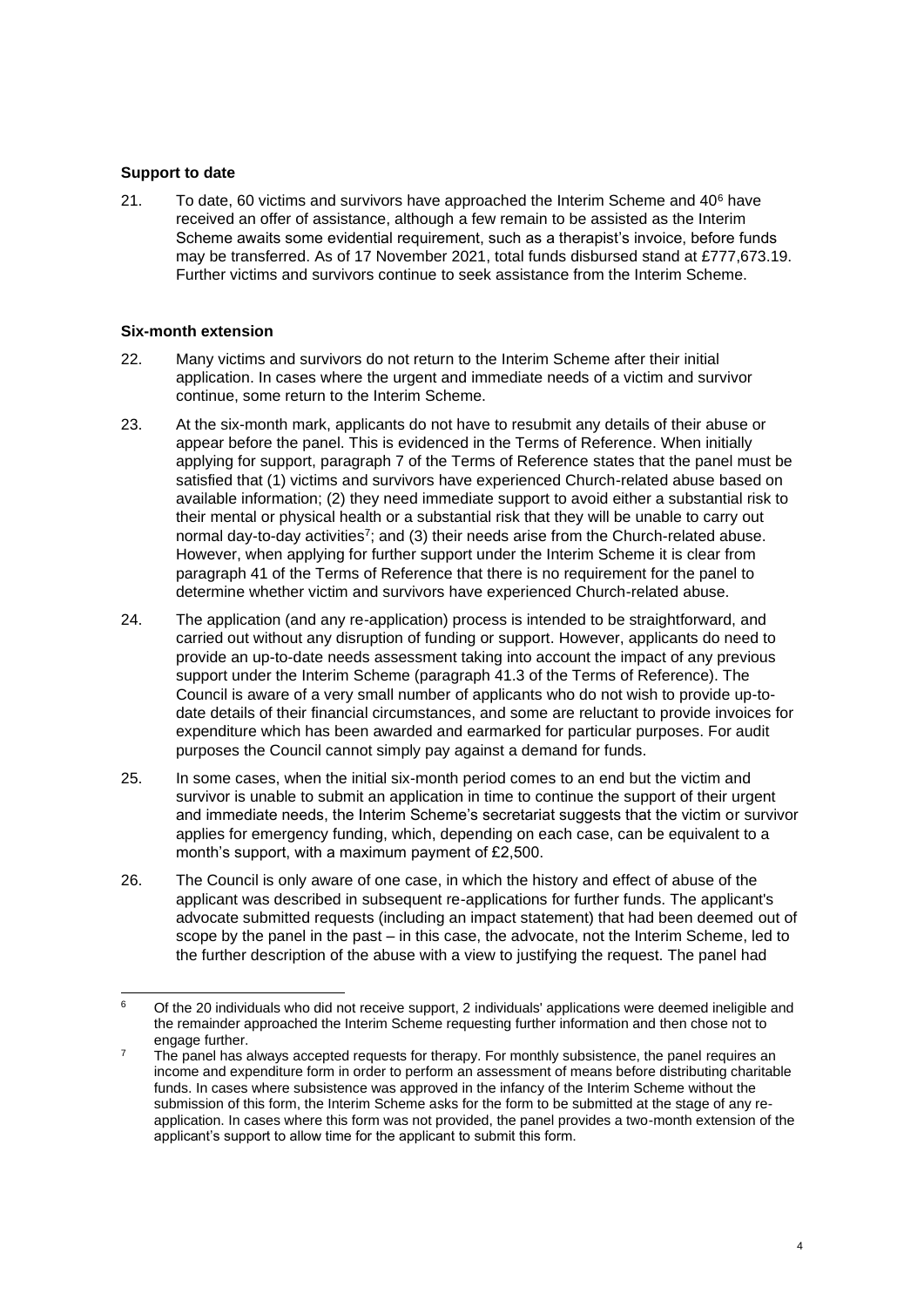assumed that the applicant wished to provide the material. When the applicant clarified whether further applications could be provided without the need for any further impact statement, the panel confirmed that this was not required.

### **National redress scheme**

#### **Background & Objectives of the scheme**

- 27. The Church of England's proposed national redress scheme (the "**Redress Scheme**") arises out of a commitment by the General Synod of the Church of England in February 2020 to provide redress for victims and survivors of abuse within the Church. The Council intends to put in place a redress scheme, which will provide a timely, user-friendly, and survivor-centred response to victims and survivors.
- 28. Alongside financial reparation, taking into account that no amount of money will remove the consequences of abuse, the Council intends that the Redress Scheme is also to include access to counselling, therapeutic, psychological and spiritual support, acknowledgment of wrongdoing on the part of the Church, and an apology.
- 29. The Redress Scheme will provide a single point of entry for victims and survivors of abuse, based around standardised, user-friendly eligibility criteria and supplementary documents that will help victims and survivors to navigate the Redress Scheme. So far as is practicable, the Redress Scheme will aim to avoid a formal, legalistic approach to its work, and take account of the views of victims and survivors in its formulation.

#### **Progress made to date**

30. The Council is acutely aware from its previous experience that it is important to put in place a proper project management process, which is sufficiently resourced. As such, taking into account some unavoidable delay arising from the Covid 19 pandemic in 2020, during 2021 the Council has taken the following steps.

### *A. The Project Team*

31. The Council (together with the Project Board when it was appointed) has put together a team including a dedicated National Redress Scheme Development Manager, a Senior Project Manager, a Project Support Officer, and some administrative assistance (the "**Project Team**"). The Partnerships and Engagement Lead, who has been appointed by the Council to support the development of survivor engagement more generally (and the development of a survivor engagement framework), also works with the Project Team. The Team is responsible for developing the Redress Scheme but reports to the Project Board (see below) which is responsible for making the final recommendations in relation to the Redress Scheme to the appropriate governance bodies.

### *B. The Project Board*

- 32. The Joint Response to the Inquiry's Recommendations from the NSSG, the House of Bishops and the Council, stated that in order to address the Inquiry's recommendations, they intended to set up dedicated project boards for each recommendation to ensure effective delivery and accountability. This is particularly important in the case of the Redress Scheme because of the complex issues involved.
- 33. Accordingly, a project board has been established to provide governance and oversight of the development of the Redress Scheme (the "**Project Board**"). The Project Board is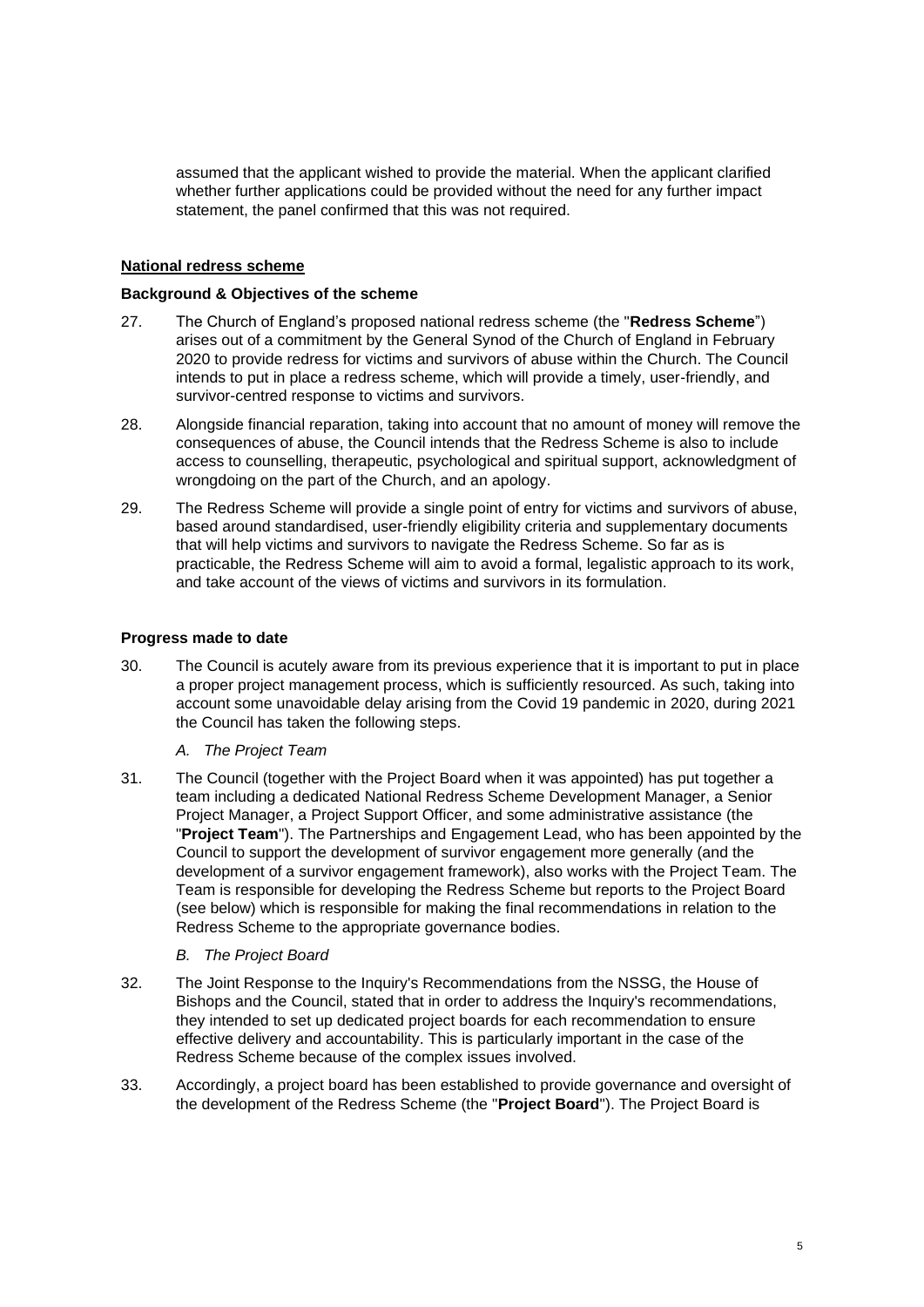intended to support and challenge the Senior Responsible Officer $^{\text{\tiny B}}$  to ensure the Redress Scheme is delivered as expeditiously as practicable and meets the expectations of the survivors and the wider Church. It will be responsible for signing off on the key decisions relating to the mechanism and funding for the scheme. It had its first meeting chaired by the Deputy Lead Safeguarding Bishop for Survivors, in April 2021, and is currently chaired by the Bishop of Truro.

- 34. The members of the Project Board include representatives of national Church institutions and the House of Bishops. The Project Board also wished to include victims and survivors in its membership as early as practicable and after the National Redress Scheme Victim and Survivor Working Group was set up (see below), two survivors were selected by members of the Working Group and joined the Board as full members.
- 35. Since its inception the Project Board has been focused on making sure the proper structures are in place in order to facilitate the process of setting up the Redress Scheme. In particular it has:
	- a) Established terms of reference (which are in the process of being finalised) for how the Project Board should operate, including attendance, quorum, decision-making etc;
	- b) Recruited members of the Project Team, for example the Senior Project Manager was appointed in May 2021;
	- c) Set up the Survivors Working Group referred to below; and
	- d) Convened a workshop of key stakeholders within the Church in September 2021 to brainstorm how to approach some of the fundamental questions concerning the Redress Scheme.
- 36. The Project Board's most recent meeting took place on 22 November and it will continue to meet every 6 to 8 weeks during 2022.
	- *C. National Redress Scheme Victim and Survivor Working Group*
- 37. As Melissa Caslake stated in her second witness statement dated 8 April 2020 "*we wish to involve survivors of abuse from the outset in the design of any redress scheme*." Further, GS2184, which was produced by the General Synod in November 2020 in response to the Wider Anglican Church Report, stated that "*we will seek feedback from victims and survivors through ongoing engagement on the implementation of the IICSA response, in particular recommendation 7*".
- 38. To this end, the Project Board set up a National Redress Scheme Victim and Survivor Working Group (the "**Survivors' Working Group**") to ensure that the voices of victims and survivors are heard and given appropriate weight throughout the development of the Redress Scheme; and to ensure that the project maintains a focus on victims and survivors in all aspects of its work.
- 39. In June 2021, role outlines for members of the Survivors' Working Group were developed. Those roles were then publicly advertised as part of an open recruitment process in July 2021, with interviews in August 2021.
- 40. Seven victim and survivor representatives have now been recruited to the Survivors' Working Group. The Working Group has met four times on 1 October, 18 October, 8

<sup>8</sup> In this case the role of Senior Responsible Officer is shared by the Interim Director of Safeguarding and the National Redress Scheme Manager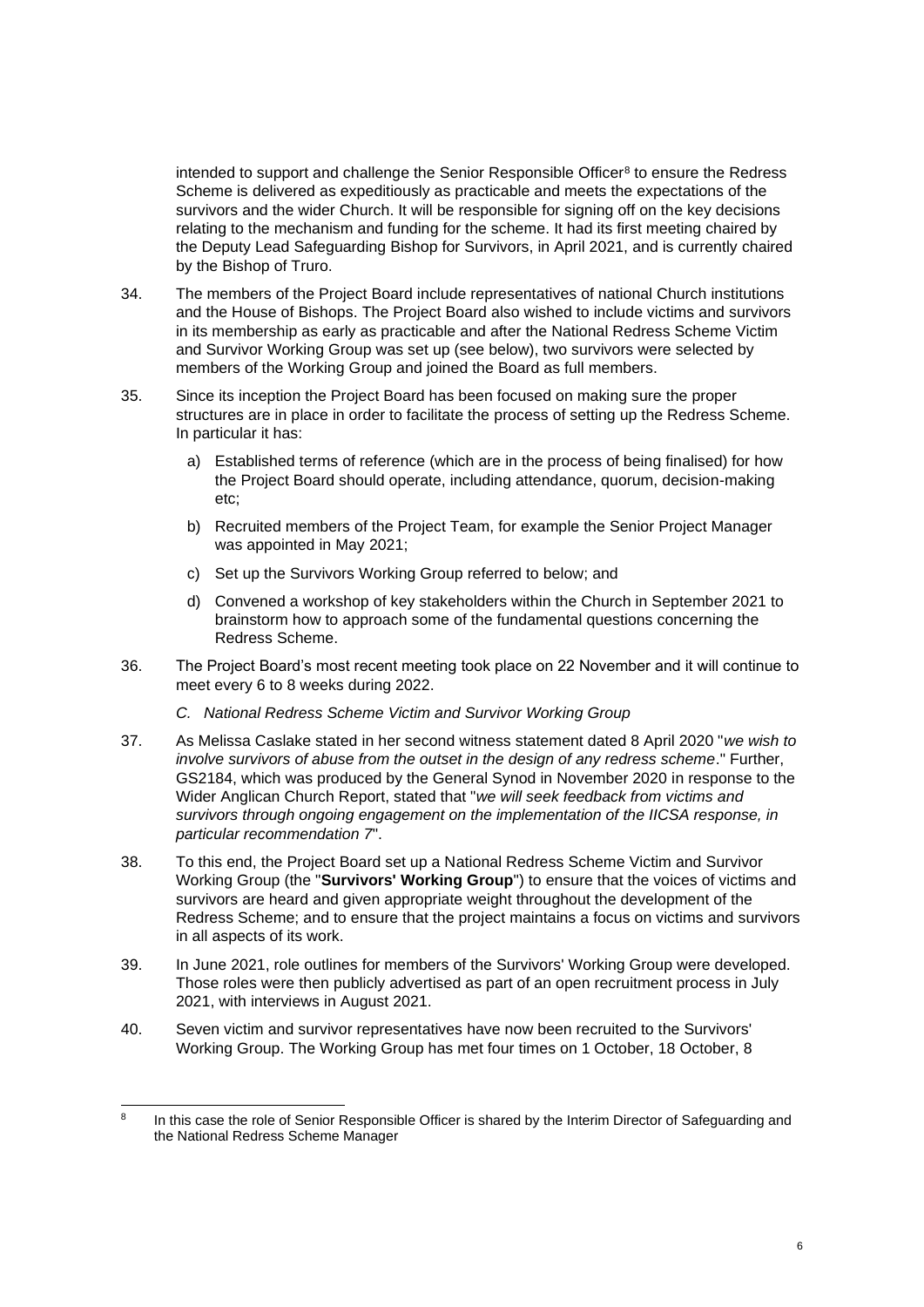November and 30 November and is next expected to meet on 26 January 2022<sup>9</sup> . At these meetings they have focused on agreeing their terms of reference, working practices and representation on the Project Board. The representatives for the Project Board were selected by the Survivors' Working Group at their meeting on 8 November 2021, and the two representatives attended the Project Board meetings for the first time on 22 November 2021.

#### **Next steps**

- 41. The Project Team is studying and assessing the approach taken by other institutional and national redress schemes and will bring forward proposals during 2022 to the Project Board. The Board will be asked to agree a recommendation in connection with the fundamental elements of the Redress Scheme, in particular the precise mechanism by which the requests for redress will be addressed and how these requests will be funded. This also includes important questions about whether this can be achieved within the existing legal powers of the Church's governing bodies
- 42. The Project Team understands the importance of transparency about the proposals. Plans for a webpage to provide regular updates on the activity of the Redress Scheme are in train and the Project Team is aiming for this to be up and running in mid-January 2022.

#### A. *Mechanism*

- 43. Discussions to date have made clear that the Redress Scheme will need to consider applications of different types depending on the extent to which the applicant has had any prior engagement with the Church of England. Some applicants may not be known to any Church body or their insurers and will not have received any previous payment; other applicants may already have received a full and final settlement on particular terms, which some applicants might wish to re-open and/or support from the Interim Scheme (which would need to be taken into account).
- 44. As part of the scope of the Redress Scheme the Project Board is exploring an early mediation model which would allow a speedy and proportionate route for the resolution of new claims for compensation, but which would allow access to a court if that was the preference of the victim or survivor. Discussions are taking place with the organisations which have an interest in such claims, including insurers.
- 45. Whatever approach is adopted, the Council anticipates that applicants will be offered the opportunity of proportionate legal representation to support their interaction with the Redress Scheme, free at the point of need.

### *B. Funding*

- 46. The Project Board is currently considering which body or combination of bodies would be the most appropriate source of funding for the Redress Scheme. The Project Board bears in mind the principle of subsidiarity, namely that to be effective reparation should be offered locally and as near as possible to the source of the harm. At the same time, careful consideration needs to be given as to whether the bodies in question actually have the power to make such payments by way of redress and what steps would need to be taken to provide them with such powers.
- 47. In the Project Board's view, the starting point needs to be a rational assessment of demand; from there with sensible extrapolation it is hoped that the Project Team can work

<sup>&</sup>lt;sup>9</sup> The Partnerships and Engagement Lead is supporting the Survivor's Working Group and has been chairing the group's meetings.